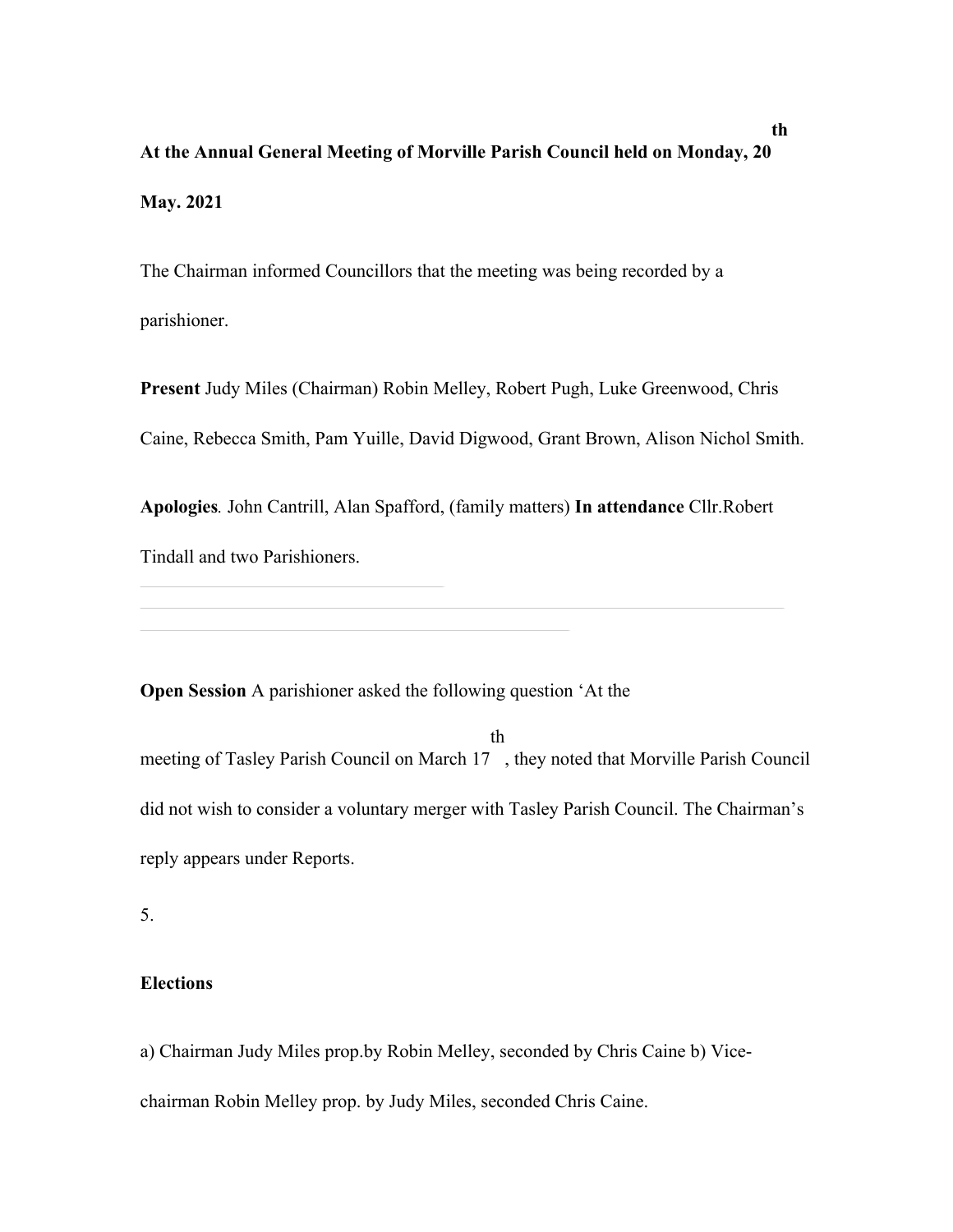#### **Confirmation of competence of**

. a) Clerk . b) Internal Auditor The above were accepted as being

competent . Confirmation of

. a) Standing Orders . b) Financial Regulations The adequacy of the above were

accepted Appointments a) Responsible Finance Officer b) Internal Auditor The above were accepted. **Co-option of Councillor**The Clerk

Mrs.S.Perks

Luke Greenwood, prop by Judy Miles, seconded by Pam Yuille and unanimously accepted **Signing of Acceptance of Office** for Councillors signed Acceptance of Office forms

**Minutes** The Minutes of the previous meeting, having been circulated, were taken as read and signed as a correct record.

**Matters arising** Comments were made about the Web-site which would be closely monitored.

### **Reports**

a) Shropshire Councillor Cllr.Tindall reported that the Acton Arms application has been rejected. Further possibilities were being investigated by the owner.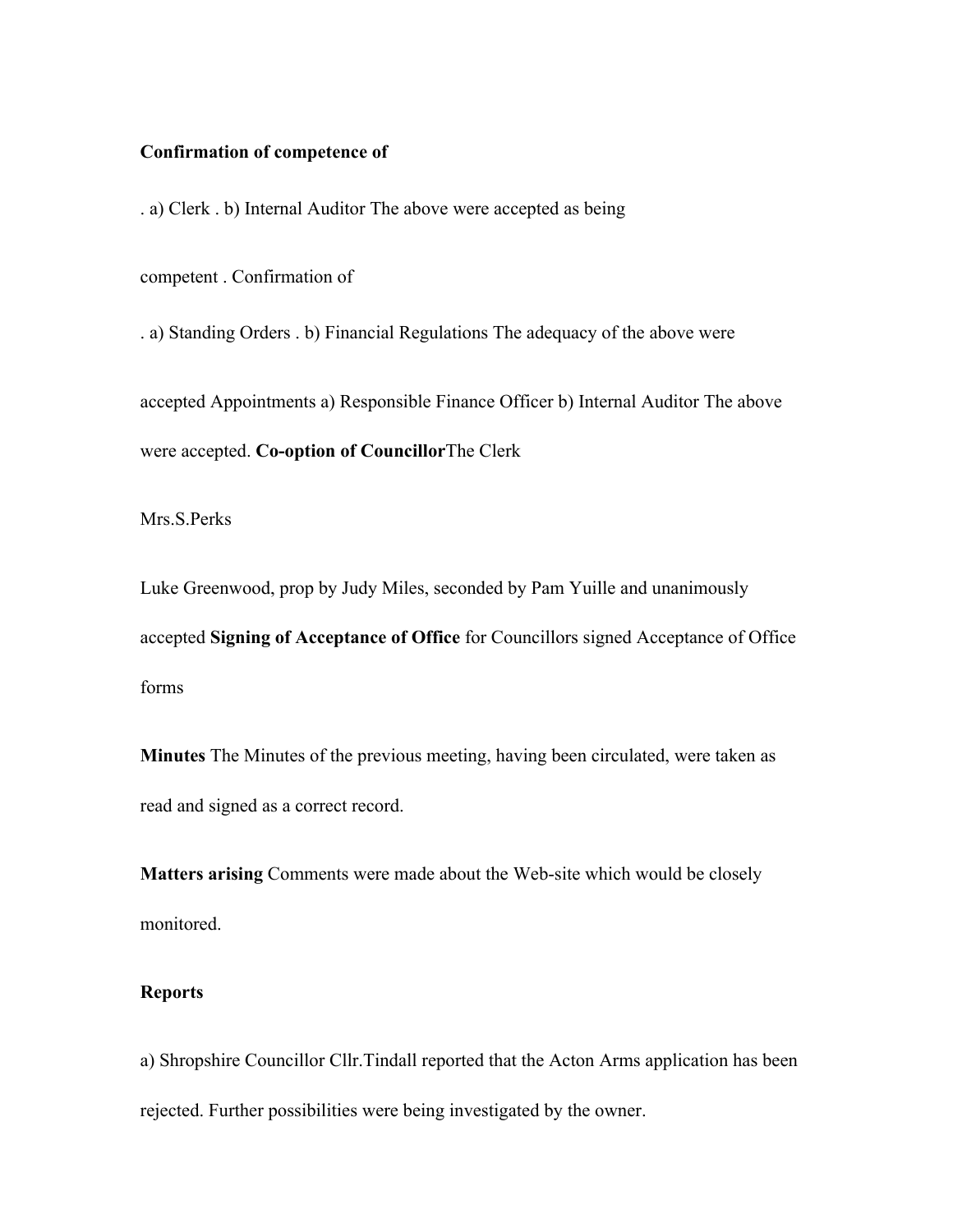A meeting had been arranged by several local people who were interested in purchasing the Acton Arms if it were offered for sale in the near future.

It was agreed that a meeting should be set up with Shropshire Council Highways to investigate the

flooding issues in the parish. Full report appears at Schedule 1

b) Chairman the Chairman said that the clerk of Tasley Parish Council would be approached regarding the Tasley Garden Village proposals.

Two further quotations to renew the fencing on the playing field had been received. After discussion it was agreed to accept the quotation from Ian Child at £3298.44 including £216 VAT.

## **Correspondence HighwaysPlanningFinance**SALC bulletins had

been forwarded to Councillors.

There had been an enquiry from Morville School regarding the responsibility for repairs to the access road. The clerk would contact Shropshire Council.

Shropshire Council (Bridleway 10 (part), Parish of Morville) Public Path Diversion Order 2021.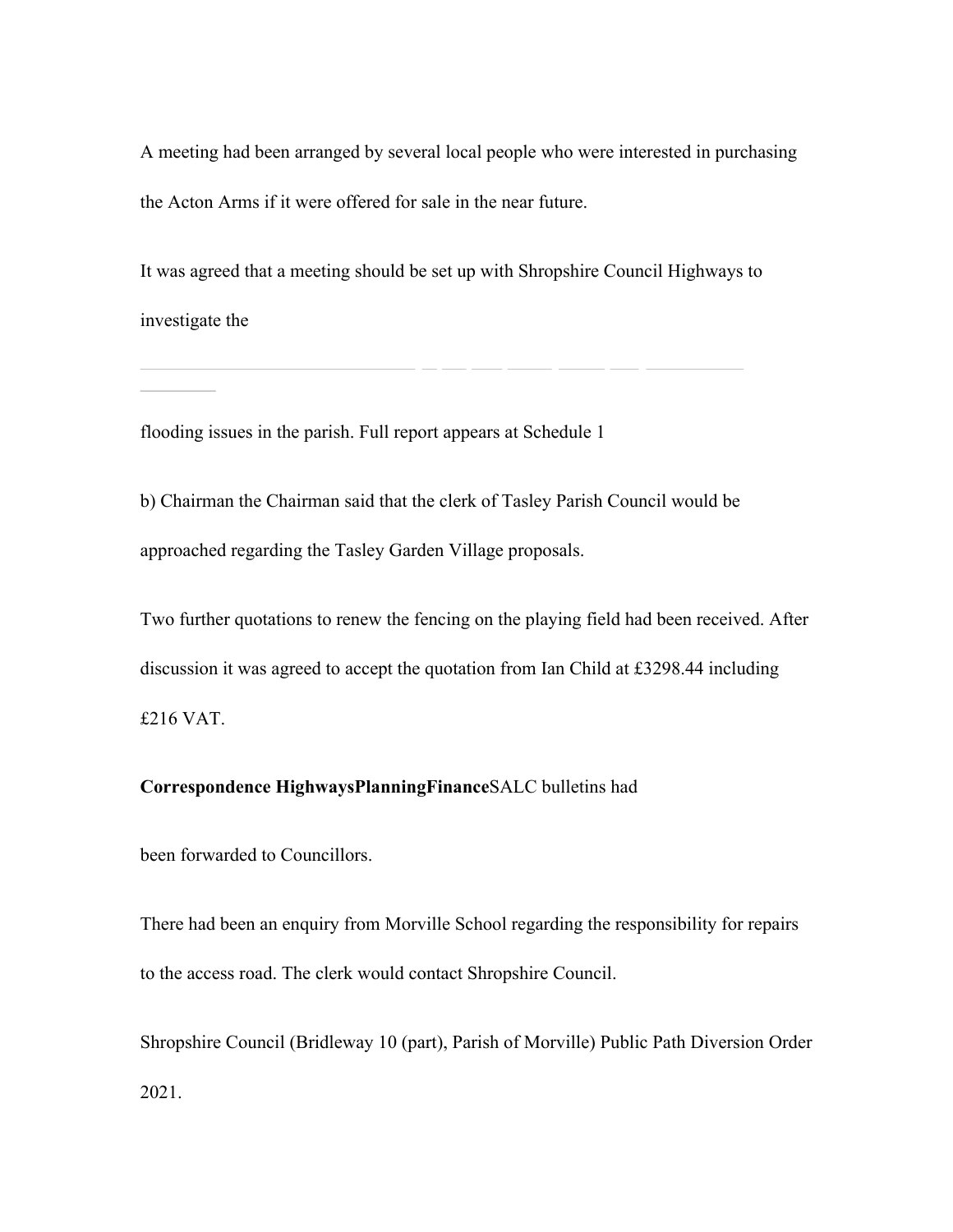Several failed street-lights through Morville were reported. The clerk would notify Shropshire Council.

Application 21/01380/LBC erection of two single storey extensions at Aldenham Park, Morville and 21/01352/FUL Erection of two single storey extensions. There were no objections.

Application 21/01282/FUL Agricultural building south of The Barn Underton.

Bridgnorth. Councillors discussed comments about flooding on the site but had no objections.

Cheques required for Clerk salary £347 PAYE £x Lengthsman £825 ICO £40,

It was agreed that the new cheque signatories should be Judy Miles, Robin Melley and Robert Pugh.

The accounts were unanimously approved.

## **Date of next meeting Schedule 1**

Monday, 12 July th

## **Morville Parish Council Annual General Meeting Thursday**

**20th May 2021 @ 19:30**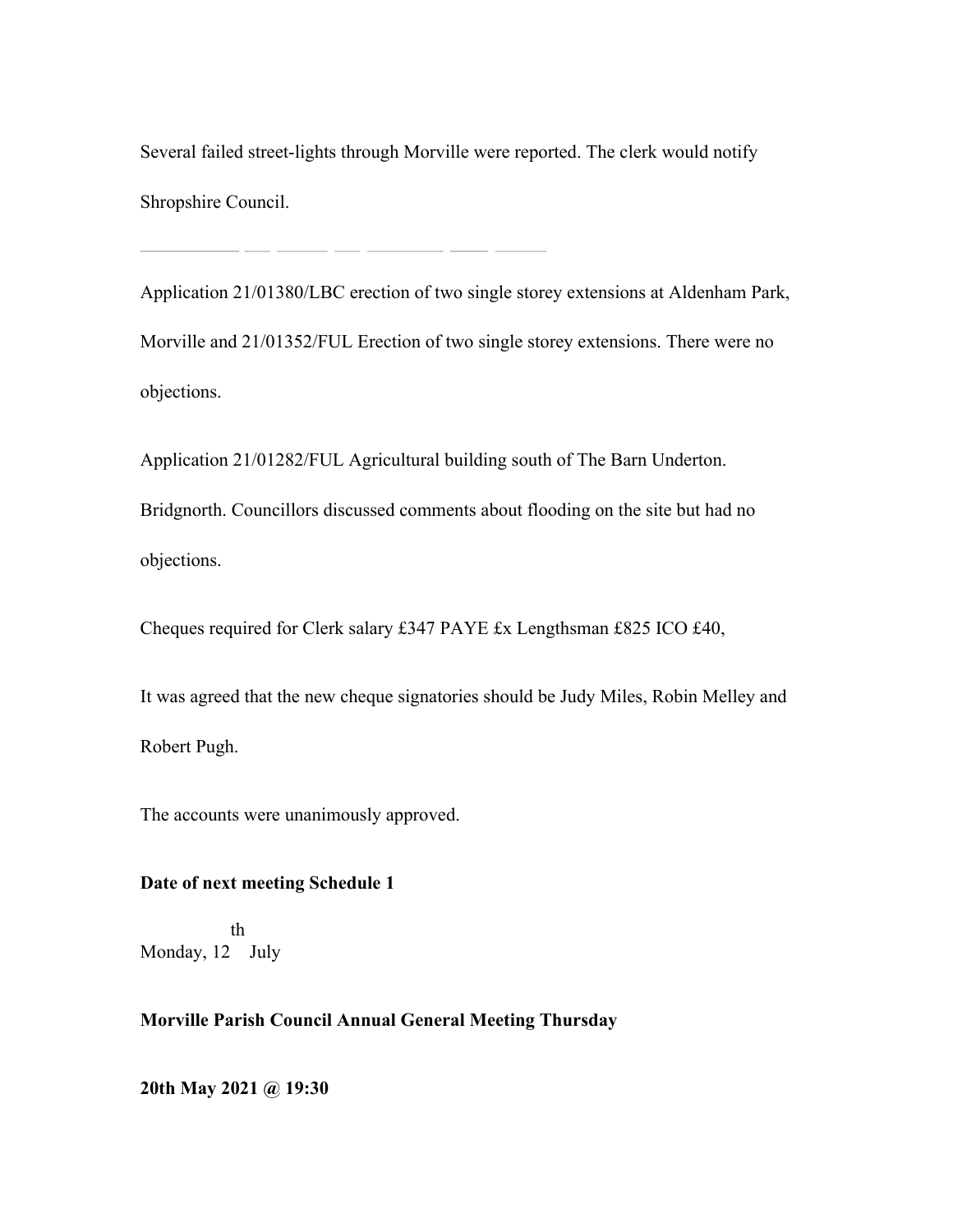Agenda Item 8 Shropshire Councillor's Report- Cllr Robert Tindall

1. Following the local elections held on Thursday 6th May the makeup of Shropshire Council is as follows:

Conservatives 43 Liberal Democrats 14 Labour 9 Independents 4 Green 4 74 on a 38.5% turnout

2. On Monday afternoon the Conservative Group on Shropshire Council met to elect a new leader to replace the previous Leader, Peter Nutting, who lost his seat of Copthorne. The new leader is Lezley Picton who represents the electoral division of Tern. She will, I believe and certainly hope, focus much more attention and resources on the south of the county so sadly lacking previously. She has promised a thorough overhaul of the way in which highways are managed and repaired. In addition there will be a new system of reporting problems with the roads. In addition to Highways, Lezley plans to sort out three other major matters

as her number one priority: a. The future of Shirehall

b. The North West Relief Road c. The Shopping Centres in Shrewsbury

3. Full Council was held this morning, Thursday

th

20 May, in the Theatre Severn, Frankwell, Shrewsbury which has sufficient seating to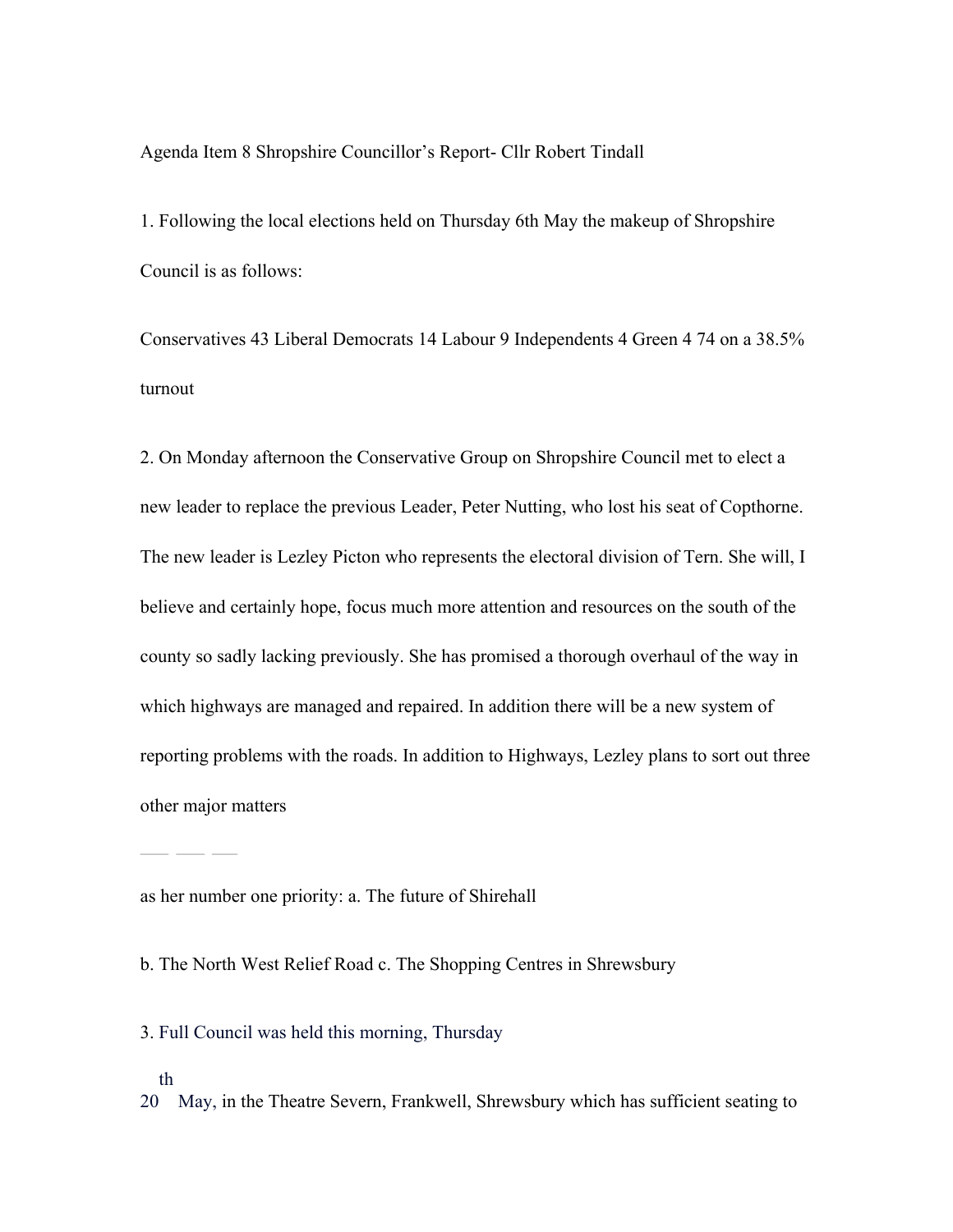allow for social distancing. I have been elected Vice Chairman of the Southern Planning Committee and remain on the Strategic Licensing Committee. Lezley Picton, the new Leader has formed her new Cabinet (which has a much more representative

split between the north, the centre and the south of the County than under the previous administration):

Leader Deputy Leader Resources Adult Social Care Digital & Technology Children & Education Abbotts] Communities, Place, Tourism & Transport Climate Change & The Green Economy Economic Growth & Regeneration and Planning

*Lezley PictonSteve Charmley Gwilym Butler*[Tern] [Whittington] [Cleobury Mortimer] *Dean Carroll* [Battlefield] *Robert Gittins Kirstie Hurst- KnightCecilia MotleyIan Nellins*  [Market Drayton West] *Edward Potter* [Loton]

4. I would just like to say how much I appreciate being re-elected as the Shropshire Councillor for the electoral division of Brown Clee. I will continue to do my best for Morville Parish. I have no idea why Government decided to insist that this round of Parish Council AGMs must be held physically when there are still some lockdown measures in place- one of the consequences of lockdown has been proof that holding meetings virtually has saved time and expense and I hope that in future meetings will be allowed to consist of a blend of virtual and physical.